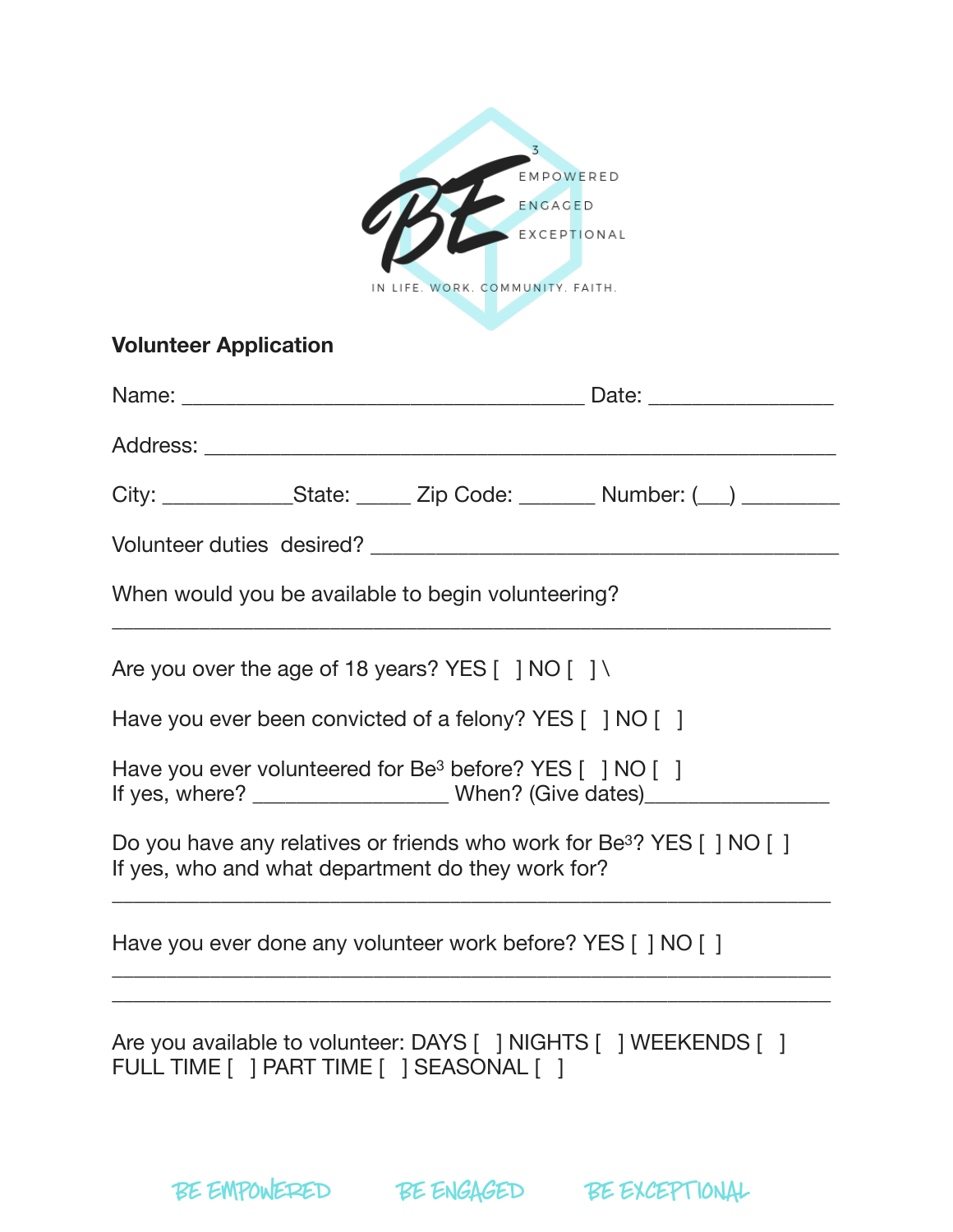Days and Hours Available:

| Day   |  |  | Sun   Mon   Tues   Wed   Thurs   Fri   Sat   Sun |  |  |
|-------|--|--|--------------------------------------------------|--|--|
| From: |  |  |                                                  |  |  |
| To:   |  |  |                                                  |  |  |

Do you belong to any professional, business or civic organizations that deal with the volunteer position for which you are applying? YES [ ] NO [ ] If yes, please explain and list offices held: (Omit any organization which reflects your race, color, religion, age, sex, sexual orientation, marital status or disabilities.)

\_\_\_\_\_\_\_\_\_\_\_\_\_\_\_\_\_\_\_\_\_\_\_\_\_\_\_\_\_\_\_\_\_\_\_\_\_\_\_\_\_\_\_\_\_\_\_\_\_\_\_\_\_\_\_\_\_\_\_\_\_\_\_\_\_\_

| <b>EDUCATION</b>        | Name/<br>Location<br>of School | Course<br><b>of</b><br><b>Study</b> | No. of Years<br>Completed | Diploma<br>or<br><b>Degree</b><br><b>Received</b> |
|-------------------------|--------------------------------|-------------------------------------|---------------------------|---------------------------------------------------|
| <b>High School</b>      |                                |                                     |                           |                                                   |
| College                 |                                |                                     |                           |                                                   |
| <b>Trade School</b>     |                                |                                     |                           |                                                   |
| Graduate<br><b>Work</b> |                                |                                     |                           |                                                   |

Have you completed any courses, seminars and/or training directly related to the volunteer position for which you are applying? YES [ ] NO [ ] If yes, please describe:

\_\_\_\_\_\_\_\_\_\_\_\_\_\_\_\_\_\_\_\_\_\_\_\_\_\_\_\_\_\_\_\_\_\_\_\_\_\_\_\_\_\_\_\_\_\_\_\_\_\_\_\_\_\_\_\_\_\_\_\_\_\_\_\_\_\_  $\overline{\phantom{a}}$  , and the contribution of the contribution of the contribution of the contribution of the contribution of the contribution of the contribution of the contribution of the contribution of the contribution of the \_\_\_\_\_\_\_\_\_\_\_\_\_\_\_\_\_\_\_\_\_\_\_\_\_\_\_\_\_\_\_\_\_\_\_\_\_\_\_\_\_\_\_\_\_\_\_\_\_\_\_\_\_\_\_\_\_\_\_\_\_\_\_\_\_\_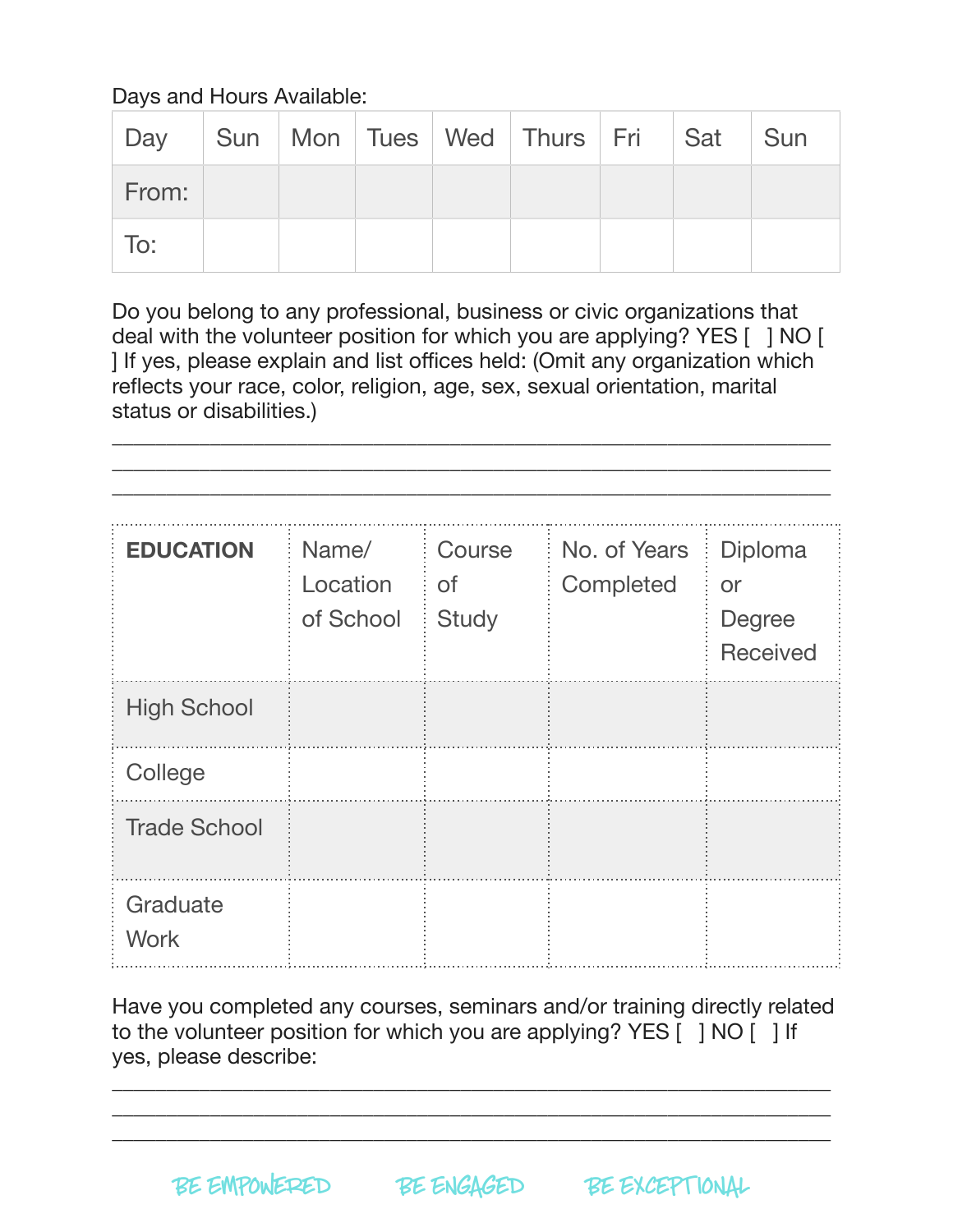Have you completed any courses, seminars and/or training directly related to the position for which you are applying? YES [ ] NO [ ] If yes, please describe:

\_\_\_\_\_\_\_\_\_\_\_\_\_\_\_\_\_\_\_\_\_\_\_\_\_\_\_\_\_\_\_\_\_\_\_\_\_\_\_\_\_\_\_\_\_\_\_\_\_\_\_\_\_\_\_\_\_\_\_\_\_\_\_\_\_ \_\_\_\_\_\_\_\_\_\_\_\_\_\_\_\_\_\_\_\_\_\_\_\_\_\_\_\_\_\_\_\_\_\_\_\_\_\_\_\_\_\_\_\_\_\_\_\_\_\_\_\_\_\_\_\_\_\_\_\_\_\_\_\_\_ \_\_\_\_\_\_\_\_\_\_\_\_\_\_\_\_\_\_\_\_\_\_\_\_\_\_\_\_\_\_\_\_\_\_\_\_\_\_\_\_\_\_\_\_\_\_\_\_\_\_\_\_\_\_\_\_\_\_\_\_\_\_\_\_\_\_

List academic honors, extracurricular activities, offices held, etc. in high school or college: (Omit any which reflects your race, color, religion, age, sex, sexual orientation, marital status or disabilities.)

\_\_\_\_\_\_\_\_\_\_\_\_\_\_\_\_\_\_\_\_\_\_\_\_\_\_\_\_\_\_\_\_\_\_\_\_\_\_\_\_\_\_\_\_\_\_\_\_\_\_\_\_\_\_\_\_\_\_\_\_\_\_\_\_\_\_ \_\_\_\_\_\_\_\_\_\_\_\_\_\_\_\_\_\_\_\_\_\_\_\_\_\_\_\_\_\_\_\_\_\_\_\_\_\_\_\_\_\_\_\_\_\_\_\_\_\_\_\_\_\_\_\_\_\_\_\_\_\_\_\_\_\_  $\overline{\phantom{a}}$  , and the contribution of the contribution of the contribution of the contribution of the contribution of the contribution of the contribution of the contribution of the contribution of the contribution of the \_\_\_\_\_\_\_\_\_\_\_\_\_\_\_\_\_\_\_\_\_\_\_\_\_\_\_\_\_\_\_\_\_\_\_\_\_\_\_\_\_\_\_\_\_\_\_\_\_\_\_\_\_\_\_\_\_\_\_\_\_\_\_\_\_\_ \_\_\_\_\_\_\_\_\_\_\_\_\_\_\_\_\_\_\_\_\_\_\_\_\_\_\_\_\_\_\_\_\_\_\_\_\_\_\_\_\_\_\_\_\_\_\_\_\_\_\_\_\_\_\_\_\_\_\_\_\_\_\_\_\_\_

## **PERSONAL REFERENCES**

Give three references (not relatives or employers)

| Name:_________________________ | Occupation: Designation of the state of the state of the state of the state of the state of the state of the state of the state of the state of the state of the state of the state of the state of the state of the state of |
|--------------------------------|-------------------------------------------------------------------------------------------------------------------------------------------------------------------------------------------------------------------------------|
|                                |                                                                                                                                                                                                                               |
|                                |                                                                                                                                                                                                                               |
|                                | _Occupation:________________________                                                                                                                                                                                          |
| Phone:                         |                                                                                                                                                                                                                               |
|                                | Occupation: <u>________________________</u>                                                                                                                                                                                   |
|                                |                                                                                                                                                                                                                               |
| Phone:                         |                                                                                                                                                                                                                               |

*Be3 is a non-profit Christian organization that partners with exceptional individuals, families and caregivers to be a bright light and beacon on the hope in the community. It is our belief that God has a plan and a wonderful purpose for everyone. Would you be willing to share a little bit about your faith walk and what faith means to you?* 

*\_\_\_\_\_\_\_\_\_\_\_\_\_\_\_\_\_\_\_\_\_\_\_\_\_\_\_\_\_\_\_\_\_\_\_\_\_\_\_\_\_\_\_\_\_\_\_\_\_\_\_\_\_\_\_\_\_\_\_\_\_\_\_\_\_\_ \_\_\_\_\_\_\_\_\_\_\_\_\_\_\_\_\_\_\_\_\_\_\_\_\_\_\_\_\_\_\_\_\_\_\_\_\_\_\_\_\_\_\_\_\_\_\_\_\_\_\_\_\_\_\_\_\_\_\_\_\_\_\_\_\_\_ \_\_\_\_\_\_\_\_\_\_\_\_\_\_\_\_\_\_\_\_\_\_\_\_\_\_\_\_\_\_\_\_\_\_\_\_\_\_\_\_\_\_\_\_\_\_\_\_\_\_\_\_\_\_\_\_\_\_\_\_\_\_\_\_\_\_*